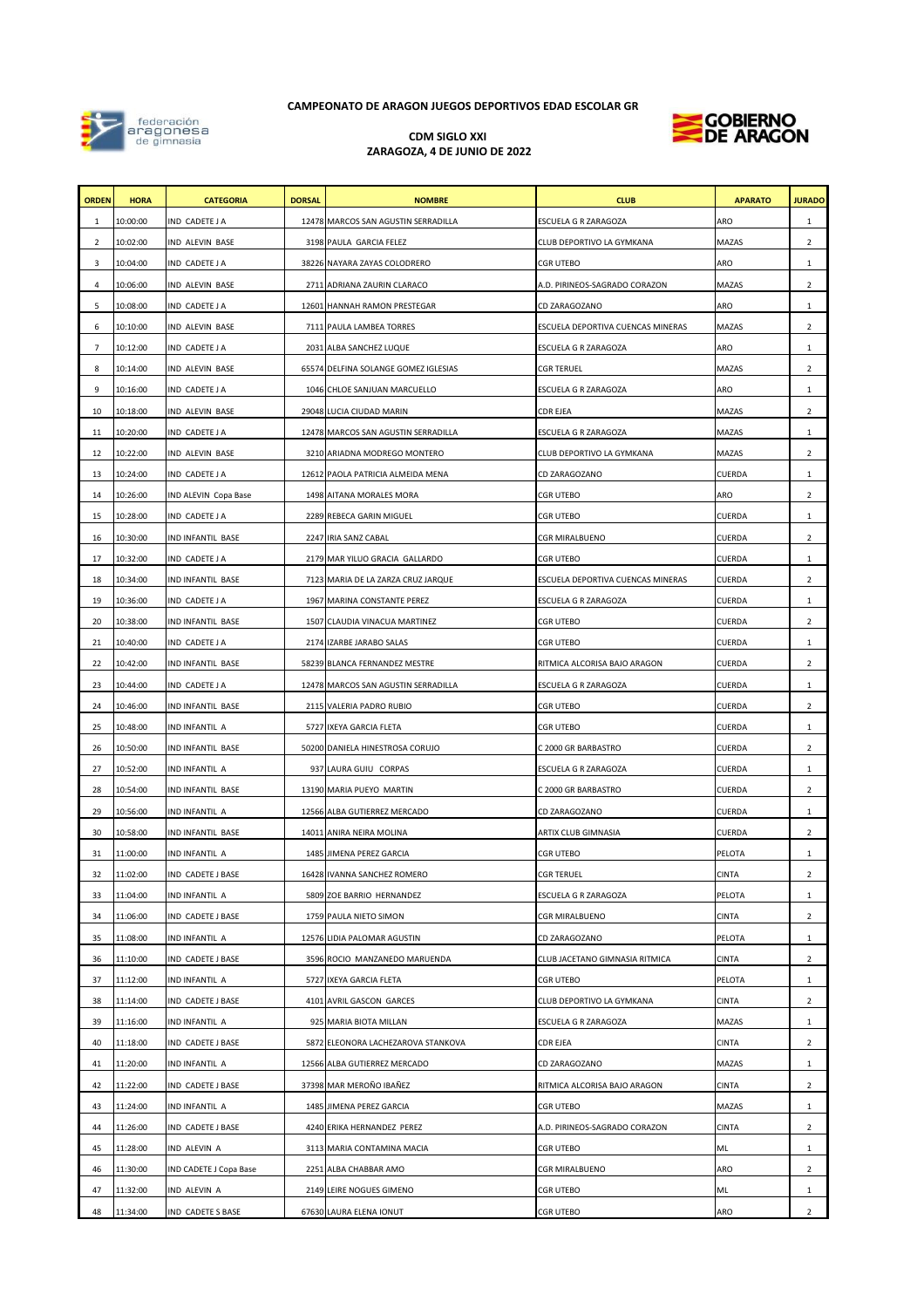| 49       | 11:36:00                | IND ALEVIN A                               |  | 31343 CARLOTA MENDEZ MAINAR            | CD ZARAGOZANO                                   | <b>CUERDA</b>                                | $\mathbf{1}$                   |  |
|----------|-------------------------|--------------------------------------------|--|----------------------------------------|-------------------------------------------------|----------------------------------------------|--------------------------------|--|
| 50       | 11:38:00                | IND CADETE S BASE                          |  | 4217 JULIA AZNAR PEREZ                 | CLUB DEPORTIVO LA GYMKANA                       | ARO                                          | $\overline{2}$                 |  |
| 51       | 11:40:00                | IND ALEVIN A                               |  | 5803 CLAUDIA SAEZ MORTE                | <b>ESCUELA G R ZARAGOZA</b>                     | <b>CUERDA</b>                                | $\mathbf{1}$                   |  |
| 52       | 11:42:00                | <b>IND CADETE S Copa Base</b>              |  | 2758 ELENA DE DIEGO ESCRIBANO          | <b>CGR MIRALBUENO</b>                           | <b>CINTA</b>                                 | $\overline{2}$                 |  |
| 53       | 11:44:00                | IND ALEVIN A                               |  | 3113 MARIA CONTAMINA MACIA             | <b>CGR UTEBO</b>                                | <b>CUERDA</b>                                | $\mathbf{1}$                   |  |
| 54       | 11:46:00                | IND CADETE J A                             |  | 11825 SHAYLA NICOLE ANDRADEZ RODRIGUEZ | CD ZARAGOZANO                                   | <b>CINTA</b>                                 | $\overline{2}$                 |  |
| 55       | 11:48:00                | IND ALEVIN A                               |  | 5759 MANUELA MANTOVANI CALAVIA         | ESCUELA G R ZARAGOZA                            | <b>MAZAS</b>                                 | 1                              |  |
| 56       | 11:50:00                | IND CADETE J A                             |  | 38226 NAYARA ZAYAS COLODRERO           | CGR UTEBO                                       | <b>CINTA</b>                                 | $\overline{2}$                 |  |
| 57       | 11:52:00                | IND ALEVIN A                               |  | 9766 AROA RAMOS VARGAS                 | CD ZARAGOZANO                                   | <b>MAZAS</b>                                 | $\mathbf{1}$                   |  |
| 58       | 11:54:00                | IND CADETE J A                             |  | 1057 ANDREA GIL TORCAL                 | <b>ESCUELA G R ZARAGOZA</b>                     | <b>CINTA</b>                                 | $\overline{2}$                 |  |
| 59       | 11:56:00                | IND ALEVIN A                               |  | 2149 LEIRE NOGUES GIMENO               | CGR UTEBO                                       | MAZAS                                        | $\mathbf{1}$                   |  |
| 60       | 11:58:00                | IND CADETE J A                             |  | 10623 NAYARA SANZ FERRUZ               | CD ZARAGOZANO                                   | <b>CINTA</b>                                 | $\overline{2}$                 |  |
|          |                         |                                            |  | <b>DESCANSO</b>                        |                                                 |                                              |                                |  |
| 61       | 12:30:00                | CONJ ALEVIN A                              |  | 8 ESCUELA G R ZARAGOZA                 | ESCUELA G R ZARAGOZA                            | 5 AROS                                       | $\mathbf{1}$                   |  |
| 62       | 12:32:30                | CONJ ALEVIN BASE                           |  | 7 CLUB DEPORTIVO LA GYMKANA            | CLUB DEPORTIVO LA GYMKANA                       | 3 AROS 2 PELOTAS                             | $\overline{2}$                 |  |
| 63       | 12:35:00                | CONJ ALEVIN A                              |  | 3 CD ZARAGOZANO                        | CD ZARAGOZANO                                   | 5 AROS                                       | $\mathbf{1}$                   |  |
| 64       | 12:37:30                | CONJ ALEVIN BASE                           |  | 5 CLUB 90 GR HUESCA                    | CLUB 90 GR HUESCA                               | <b>BAROS 2 PELOTAS</b>                       | $\overline{2}$                 |  |
| 65       | 12:40:00                | CONJ INFANTIL A                            |  | 10 ESCUELA G R ZARAGOZA M              | ESCUELA G R ZARAGOZA M                          | 5 CUERDAS                                    | $\mathbf{1}$                   |  |
| 66       | 12:43:00                | CONJ ALEVIN Copa Base                      |  | 8 CGR UTEBO                            | <b>CGR UTEBO</b>                                | <b>BAROS 2 PELOTAS</b>                       | $\overline{2}$                 |  |
| 67       | 12:45:30                | CONJ INFANTIL A                            |  | 5 CD ZARAGOZANO P                      | CD ZARAGOZANO P                                 | <b>5 CUERDAS</b>                             | $\mathbf{1}$                   |  |
| 68       | 12:48:30                | CONJ INFANTIL BASE                         |  | 1 CD ZARAGOZANO                        | CD ZARAGOZANO                                   | <b>5 CINTAS</b>                              | $\overline{2}$                 |  |
| 69       | 12:51:30                | CONJ INFANTIL A                            |  | <b>12 CGR TERUEL</b>                   | <b>CGR TERUEL</b>                               | <b>5 CUERDAS</b>                             | 1                              |  |
| 70       | 12:54:30                | CONJ INFANTIL Copa Base                    |  | 4 CDR EJEA                             | <b>CDR EJEA</b>                                 | 5 CINTAS                                     | $\overline{2}$                 |  |
| 71       | 12:57:30                | CONJ INFANTIL A                            |  | 4 CD ZARAGOZANO M                      | CD ZARAGOZANO M                                 | <b>5 CUERDAS</b>                             | $\mathbf{1}$                   |  |
| 72       | 13:00:30                | CONJ INFANTIL Copa Base                    |  | <b>CDG MONTECANAL</b>                  | CDG MONTECANAL                                  | 5 CINTAS                                     | $\overline{2}$                 |  |
| 73       | 13:03:30                | CONJ INFANTIL A                            |  | 9 ESCUELA G R ZARAGOZA P               | ESCUELA G R ZARAGOZA P                          | <b>5 CUERDAS</b>                             | $\mathbf{1}$                   |  |
| 74       | 13:06:30                | CONJ CADETE J BASE                         |  | 8 RITMICA ALCORISA BAJO ARAGON         | RITMICA ALCORISA BAJO ARAGON                    | <b>B PELOTAS 4 MAZAS</b>                     | $\overline{2}$                 |  |
| 75       | 13:09:30                | CONJ CADETE J A                            |  | 6 CD ZARAGOZANO                        | CD ZARAGOZANO                                   | 3 PELOTAS 4 MAZAS                            | $\mathbf{1}$                   |  |
| 76       | 13:12:30                | CONJ CADETE J BASE                         |  | 6 CLUB DEPORTIVO LA GYMKANA            | CLUB DEPORTIVO LA GYMKANA                       | <b>B PELOTAS 4 MAZAS</b>                     | $\overline{2}$                 |  |
| 77       | 13:15:30                | CONJ CADETE J A                            |  | 11 ESCUELA G R ZARAGOZA                | ESCUELA G R ZARAGOZA                            | <b>B PELOTAS 4 MAZAS</b>                     | $\mathbf{1}$                   |  |
| 78       | 13:18:30                | CONJ CADETE J Copa Base                    |  | 11 CLUB 90 GR HUESCA P M               | CLUB 90 GR HUESCA P M                           | <b>PELOTAS 4 MAZAS</b>                       | $\overline{2}$                 |  |
| 79       | 13:21:30                | CONJ CADETE J A                            |  | 7 CGR UTEBO                            | <b>CGR UTEBO</b>                                | <b>B PELOTAS 4 MAZAS</b>                     | $\mathbf{1}$                   |  |
| 80       | 13:24:30                | CONJ CADETE J Copa Base                    |  | CLUB RITMICA CUARTE DE HUERVA          | CLUB RITMICA CUARTE DE HUERVA                   | 3 PELOTAS 4 MAZAS                            | $\overline{2}$                 |  |
| 81       | 13:27:30                | CONJ ALEVIN A                              |  | 8 ESCUELA G R ZARAGOZA                 | ESCUELA G R ZARAGOZA                            | 5 AROS                                       | $\mathbf{1}$                   |  |
| 82       | 13:30:30                | CONJ CADETE J Copa Base                    |  | 10 CLUB 90 GR HUESCA P                 | CLUB 90 GR HUESCA P                             | 3 PELOTAS 4 MAZAS                            | $\overline{2}$                 |  |
| 83       | 13:33:30                | CONJ ALEVIN A                              |  | 3 CD ZARAGOZANO                        | CD ZARAGOZANO                                   | 5 AROS                                       | $\mathbf{1}$                   |  |
| 84       | 13:36:30                | CONJ CADETE J Copa Base                    |  | 3 CD MONCAYO                           | <b>CD MONCAYO</b>                               | <b>B PELOTAS 4 MAZAS</b>                     | $\mathbf{2}$                   |  |
| 85       | 13:39:30                | CONJ INFANTIL A                            |  | 10 ESCUELA G R ZARAGOZA M              | ESCUELA G R ZARAGOZA M                          | 5 CUERDAS                                    | $\mathbf{1}$                   |  |
| 86       | 13:42:30                | CONJ CADETE J Copa Base                    |  | 13 ESCUELA G R ZARAGOZA                | ESCUELA G R ZARAGOZA                            | <b>B PELOTAS 4 MAZAS</b>                     | $\overline{2}$                 |  |
| 87       | 13:45:30                | CONJ INFANTIL A                            |  | 5 CD ZARAGOZANO P                      | CD ZARAGOZANO P                                 | <b>5 CUERDAS</b>                             | $\mathbf{1}$                   |  |
| 88       | 13:48:30                | CONJ CADETE J Copa Base                    |  | 5 CLUB JACETANO GIMNASIA RITMICA       | CLUB JACETANO GIMNASIA RITMICA                  | <b>B PELOTAS 4 MAZAS</b>                     | $\overline{2}$                 |  |
| 89       | 13:51:30                | CONJ INFANTIL A                            |  | 12 CGR TERUEL                          | <b>CGR TERUEL</b>                               | <b>5 CUERDAS</b>                             | $\mathbf{1}$                   |  |
| 90       | 13:54:30                | CONJ CADETE J Copa Base                    |  | <b>6 CDG MONTECANAL</b>                | <b>CDG MONTECANAL</b>                           | <b>B PELOTAS 4 MAZAS</b>                     | $\overline{2}$                 |  |
| 91       | 13:57:30                |                                            |  | 4 CD ZARAGOZANO M                      |                                                 | <b>5 CUERDAS</b>                             |                                |  |
| 92       | 14:00:30                | CONJ INFANTIL A                            |  | 9 CLUB RITMICA CALASANZ                | CD ZARAGOZANO M                                 |                                              | $\mathbf{1}$                   |  |
| 93       | 14:03:30                | CONJ CADETE J Copa Base<br>CONJ INFANTIL A |  | 9 ESCUELA G R ZARAGOZA P               | CLUB RITMICA CALASANZ<br>ESCUELA G R ZARAGOZA P | <b>B PELOTAS 4 MAZAS</b><br><b>5 CUERDAS</b> | $\overline{2}$                 |  |
| 94       | 14:06:30                |                                            |  | 2 CLUB RITMICA CUARTE DE HUERVA        | CLUB RITMICA CUARTE DE HUERVA                   | 6 MAZAS 2 AROS                               | $\mathbf{1}$<br>$\overline{2}$ |  |
|          | 14:09:30                | CONJ CADETE S Copa Base                    |  |                                        |                                                 |                                              |                                |  |
| 95       |                         | CONJ CADETE J A                            |  | 6 CD ZARAGOZANO                        | CD ZARAGOZANO                                   | <b>B PELOTAS 4 MAZAS</b>                     | $\mathbf{1}$                   |  |
| 96<br>97 | 14:12:30<br>14:15:30    | CONJ CADETE S Copa Base<br>CONJ CADETE J A |  | 12 CGR MIRALBUENO<br>7 CGR UTEBO       | <b>CGR MIRALBUENO</b><br><b>CGR UTEBO</b>       | 6 MAZAS 2 AROS<br>3 PELOTAS 4 MAZAS          | $\overline{2}$<br>$\mathbf{1}$ |  |
|          | <b>JORNADA DE TARDE</b> |                                            |  |                                        |                                                 |                                              |                                |  |
|          |                         |                                            |  |                                        |                                                 |                                              |                                |  |
| 98       | 15:30:00                | <b>IND CADETE J B</b>                      |  | 67428 CAROLINA GOMEZ FRANCO            | ESCUELA G R ZARAGOZA                            | <b>CINTA</b>                                 | $\overline{2}$                 |  |
| 99       | 15:32:00                | <b>IND INFANTIL B</b>                      |  | 9138 ITZIAR MARTINEZ GARCIA            | ESCUELA DEPORTIVA CUENCAS MINERAS               | ARO                                          | $\mathbf{1}$                   |  |
| 100      | 15:34:00                | <b>IND CADETE J B</b>                      |  | 35546 MARTA MEGINO BLASCO              | <b>CGR MIRALBUENO</b>                           | <b>CINTA</b>                                 | $\overline{2}$                 |  |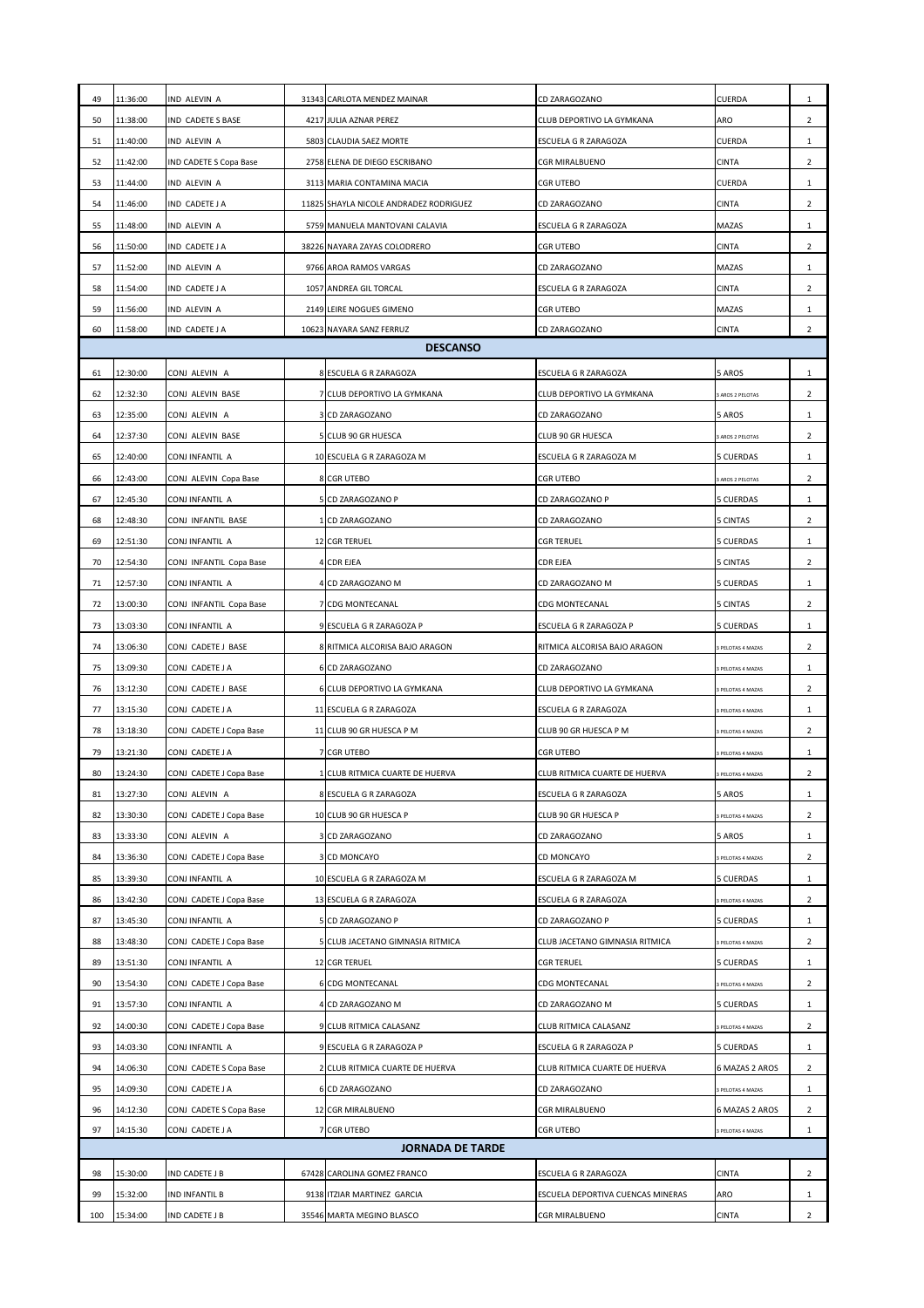| 101        | 15:36:00                                                                                                                                         | <b>IND INFANTIL B</b>             |  | 2258 SILVIA FERRANDO GOYANES              | <b>CGR MIRALBUENO</b>             | ARO                          | $\mathbf{1}$                   |  |  |
|------------|--------------------------------------------------------------------------------------------------------------------------------------------------|-----------------------------------|--|-------------------------------------------|-----------------------------------|------------------------------|--------------------------------|--|--|
| 102        | 15:38:00                                                                                                                                         | IND CADETE J B                    |  | 57917 AMELIA GORSKI BOBROWSKA             | <b>ESPACIO RITMICA</b>            | <b>CINTA</b>                 | $\overline{2}$                 |  |  |
| 103        | 15:40:00                                                                                                                                         | <b>IND INFANTIL B</b>             |  | 58445 VEGA TORRENS TOLOSANA               | CLUB 90 GR HUESCA                 | ARO                          | $\mathbf{1}$                   |  |  |
| 104        | 15:42:00                                                                                                                                         | IND CADETE J B                    |  | 12610 BRENDA GIMBERT BELART               | RITMICA ALCORISA BAJO ARAGON      | <b>CINTA</b>                 | $\overline{2}$                 |  |  |
| 105        | 15:44:00                                                                                                                                         | <b>IND INFANTIL B</b>             |  | 10550 CELIA NUÑEZ ELIAS                   | ESCUELA G R ZARAGOZA              | ARO                          | $\mathbf{1}$                   |  |  |
| 106        | 15:46:00                                                                                                                                         | IND CADETE J B                    |  | 36270 ISABEL QUERALT LAFUENTE             | POLID SAN AGUSTIN                 | <b>CINTA</b>                 | $\overline{2}$                 |  |  |
| 107        | 15:48:00                                                                                                                                         | IND INFANTIL B                    |  | 7167 ADRIANA LOPEZ HERRERA                | ESCUELA DEPORTIVA CUENCAS MINERAS | <b>ARO</b>                   | $\mathbf{1}$                   |  |  |
| 108        | 15:50:00                                                                                                                                         | IND CADETE J B                    |  | 12689 JULIA SERRANO LAHOZ                 | RITMICA ALCORISA BAJO ARAGON      | <b>CINTA</b>                 | $\overline{2}$                 |  |  |
| 109        | 15:52:00                                                                                                                                         | IND INFANTIL B                    |  | 2331 INES ESTOPIÑAN SORIANO               | CLUB RITMICA CALASANZ             | ARO                          | $\mathbf{1}$                   |  |  |
| 110        | 15:54:00                                                                                                                                         | IND CADETE J B                    |  | 37389 MARIA RUIZ POZO                     | RITMICA ALCORISA BAJO ARAGON      | <b>CINTA</b>                 | $\overline{2}$                 |  |  |
| 111        | 15:56:00                                                                                                                                         | IND INFANTIL B                    |  | 2261 INES HERNANDEZ JIMENEZ               | <b>CGR MIRALBUENO</b>             | <b>ARO</b>                   | $\mathbf{1}$                   |  |  |
| 112        | 15:58:00                                                                                                                                         | <b>IND CADETE J B</b>             |  | 67892 MARTINA MOLI PLA                    | <b>CLUB L'HORTÁS TAMARITE</b>     | <b>CINTA</b>                 | $\overline{2}$                 |  |  |
| 113        | 16:00:00                                                                                                                                         | <b>IND INFANTIL B</b>             |  | 70677 SONIA PUEYO CAÑADAS                 | RITMICA ALCORISA BAJO ARAGON      | <b>ARO</b>                   | $\mathbf{1}$                   |  |  |
| 114        | 16:02:00                                                                                                                                         | IND CADETE J B                    |  | 8006 MARTA TOBAJAS ADRADA                 | <b>CDG MONTECANAL</b>             | <b>CINTA</b>                 | $\overline{2}$                 |  |  |
| 115        | 16:04:00                                                                                                                                         | <b>IND INFANTIL B</b>             |  | 1896 PAULA PEREZ PINA                     | <b>CGR MIRALBUENO</b>             | ARO                          | 1                              |  |  |
| 116        | 16:06:00                                                                                                                                         | IND CADETE J AUT- A               |  | 31193 CARMEN ASPAS LOPEZ                  | <b>CGR TERUEL</b>                 | <b>CINTA</b>                 | $\overline{2}$                 |  |  |
| 117        | 16:08:00                                                                                                                                         | IND INFANTIL B                    |  | 3808 BERTA QUINTANS ROQUETA               | CLUB JACETANO GIMNASIA RITMICA    | ARO                          | $\mathbf{1}$                   |  |  |
| 118        | 16:10:00                                                                                                                                         | IND CADETE J AUT- A               |  | 7132 ARIADNA GIL VIDAL                    | ESCUELA DEPORTIVA CUENCAS MINERAS | <b>CINTA</b>                 | $\overline{2}$                 |  |  |
| 119        | 16:12:00                                                                                                                                         | IND INFANTIL AUT- A               |  | 2218 IXEYA GUTIERREZ ORDOÑEZ              | <b>CGR UTEBO</b>                  | ARO                          | $\mathbf{1}$                   |  |  |
| 120        | 16:14:00                                                                                                                                         | IND CADETE J AUT- A               |  | 6346 ELSA GOMEZ GRIMA                     | CD ZARAGOZANO                     | <b>CINTA</b>                 | $\overline{2}$                 |  |  |
| 121        | 16:16:00                                                                                                                                         | IND INFANTIL AUT- A               |  | 36125 LAURA JUSTE PIQUERAS                | CD ZARAGOZANO                     | ARO                          | $\mathbf{1}$                   |  |  |
| 122        | 16:18:00                                                                                                                                         | IND CADETE J AUT- A               |  | 4757 AINARA LAHOZ PEREZ                   | CD ZARAGOZANO                     | <b>CINTA</b>                 | $\overline{2}$                 |  |  |
| 123        | 16:20:00                                                                                                                                         | IND INFANTIL AUT- A               |  | 70669 CAROLINA TOMAS FORTUNA              | C ARCO IRIS DE CASPE              | ARO                          | $\mathbf{1}$                   |  |  |
| 124        | 16:22:00                                                                                                                                         | IND CADETE J AUT- A               |  | 11104 SIRA SANZ LACRUZ                    | ESCUELA G R ZARAGOZA              | <b>CINTA</b>                 | $\mathbf{2}$                   |  |  |
| 125        | 16:24:00                                                                                                                                         | IND INFANTIL AUT- A               |  | 3797 MARTINA PEREZ GUTIERREZ              | CLUB DEPORTIVO LA GYMKANA         | <b>ARO</b>                   | $\mathbf{1}$                   |  |  |
| 126        | 16:26:00                                                                                                                                         | IND CADETE J AUT- A               |  | 9235 JULIA SANGUESA SANGUESA              | ESCUELA DEPORTIVA CUENCAS MINERAS | <b>CINTA</b>                 | $\overline{2}$                 |  |  |
| 127        | 16:28:00                                                                                                                                         | IND INFANTIL AUT- A               |  | 34625 MARIA DE LAS MERCEDES GARCIA ZABAL  | POLID SAN AGUSTIN                 | ARO                          | $\mathbf{1}$                   |  |  |
| 128        | 16:30:00                                                                                                                                         | IND CADETE J AUT- A               |  | 1996 ABRIL BARBERAN CASANOVA              | C ARCO IRIS DE CASPE              | <b>CINTA</b>                 | $\overline{2}$                 |  |  |
| 129        | 16:32:00                                                                                                                                         | IND CADETE S B                    |  | 5278 COVADONGA ESCUDERO MONTON            | DEPORTIVO SANSUEÑA                | <b>PELOTA</b>                | $\mathbf{1}$                   |  |  |
| 130        | 16:34:00                                                                                                                                         | IND CADETE J AUT- A               |  | 1721 INES PARDOS LAIN                     | <b>CGR MIRALBUENO</b>             | <b>CINTA</b>                 | $\overline{2}$                 |  |  |
| 131        | 16:36:00                                                                                                                                         | IND CADETE S B                    |  | 4628 INES CALLIZO HERNANDEZ               | DEPORTIVO SANSUEÑA                | PELOTA                       | $\mathbf{1}$                   |  |  |
| 132        | 16:38:00                                                                                                                                         | IND CADETE S AUT- A               |  | 4245 CARMEN ALVEAR POZO                   | CLUB DEPORTIVO LA GYMKANA         | PELOTA                       | $\overline{2}$                 |  |  |
| 133        | 16:40:00                                                                                                                                         | IND CADETE S B                    |  | 33893 MAR SESE BERGUA                     | CLUB 90 GR HUESCA                 | PELOTA                       | $\mathbf{1}$                   |  |  |
| 134        | 16:42:00                                                                                                                                         | ADAPTADA                          |  | 851 LETICIA ZAPATERO                      | ESCUELA G R ZARAGOZA              | ARO                          | $\overline{2}$                 |  |  |
| 135        | 16:44:00                                                                                                                                         | IND CADETE S B                    |  | 16498 ALBA BIEL YAGO                      | ESCUELA DEPORTIVA RITMICA TERUEL  | PELOTA                       | $\mathbf{1}$                   |  |  |
| 136        | 16:46:00                                                                                                                                         | ADAPTADA                          |  | 853 NATALIA SUAREZ RODRIGUEZ              | ESCUELA G R ZARAGOZA              | <b>ARO</b>                   | $\overline{2}$                 |  |  |
| 137        | 16:48:00                                                                                                                                         | IND CADETE S B                    |  | 10033 CELIA ORTEGA CEBRIAN                | CLUB RITMICA CALASANZ             | <b>PELOTA</b>                | 1                              |  |  |
| 138        | 16:50:00                                                                                                                                         | ADAPTADA                          |  | 855 ARIADNA VILLAVIEJA                    | RITMICA CUENCAS MINERAS           | ARO                          | $\overline{2}$                 |  |  |
| 139        | 16:52:00                                                                                                                                         | IND CADETE S B                    |  | 5810 LUNA SANZ TOLOSANA                   | CDR EJEA                          | PELOTA                       | $\mathbf{1}$                   |  |  |
| 140        | 16:54:00                                                                                                                                         | ADAPTADA                          |  | 852 ROSA BRETOS                           | ESCUELA G R ZARAGOZA              | ARO                          | $\overline{2}$                 |  |  |
| 141        | 16:56:00                                                                                                                                         | IND CADETE S B                    |  | 8684 MONICA MADRE BARRERO                 | CLUB RITMICA CALASANZ             | <b>PELOTA</b>                | $\mathbf{1}$                   |  |  |
| 142        | 16:58:00                                                                                                                                         | <b>ADAPTADA</b>                   |  | 854 NACHO NAVARRO OLIVA                   | ESCUELA G R ZARAGOZA              | ARO                          | $\overline{2}$                 |  |  |
| 143        | 17:00:00                                                                                                                                         | IND CADETE S B                    |  | 67890 MARINA BENEDICO POCIELLO            | <b>CLUB L'HORTÁS TAMARITE</b>     | PELOTA                       | $\mathbf{1}$                   |  |  |
| 144        | 17:02:00                                                                                                                                         | ADAPTADA                          |  | 850 PILAR BEAMONTE ESCARTIN               | ESCUELA G R ZARAGOZA              | ML                           | $\overline{2}$                 |  |  |
| 145        | 17:04:00                                                                                                                                         | IND CADETE S B                    |  | 4630 SOFIA CALLIZO HERNANDEZ              | DEPORTIVO SANSUEÑA                | PELOTA                       | $\mathbf{1}$                   |  |  |
| 146        | 17:08:00                                                                                                                                         | ADAPTADA                          |  | 1 ESCUELA G R ZARAGOZA                    | ESCUELA G R ZARAGOZA              | ML                           | $\mathbf{2}$                   |  |  |
|            | 147<br>17:10:00<br>58169 VALERIA PEREZ AZUAJE<br>PELOTA<br>IND CADETE S B<br>ESCUELA DEPORTIVA RITMICA TERUEL<br>$\mathbf{1}$<br><b>DESCANSO</b> |                                   |  |                                           |                                   |                              |                                |  |  |
|            |                                                                                                                                                  |                                   |  |                                           |                                   |                              |                                |  |  |
| 148        | 17:30:00                                                                                                                                         | CONJINFANTIL B                    |  | 10 ESPACIO RITMICA                        |                                   | <b>5 PELOTAS</b>             | $\overline{2}$                 |  |  |
| 149        | 17:33:00                                                                                                                                         | CONJ CADETE J B                   |  | 4 C 2000 GR BARBASTRO                     |                                   | 10 MAZAS                     | $\mathbf{1}$                   |  |  |
| 150        | 17:36:00<br>17:39:00                                                                                                                             | CONJ INFANTIL B                   |  | 13 CD MONCAYO                             |                                   | <b>5 PELOTAS</b>             | $\overline{2}$                 |  |  |
| 151<br>152 | 17:42:00                                                                                                                                         | CONJ CADETE J B<br>CONJINFANTIL B |  | 15 POLID SAN AGUSTIN<br>19 CGR MIRALBUENO |                                   | 10 MAZAS<br><b>5 PELOTAS</b> | $\mathbf{1}$<br>$\overline{2}$ |  |  |
| 153        | 17:45:00                                                                                                                                         | CONJ CADETE J B                   |  | 26 DEPORTIVO SANSUEÑA M                   |                                   | 10 MAZAS                     | $\mathbf{1}$                   |  |  |
|            |                                                                                                                                                  |                                   |  |                                           |                                   |                              |                                |  |  |